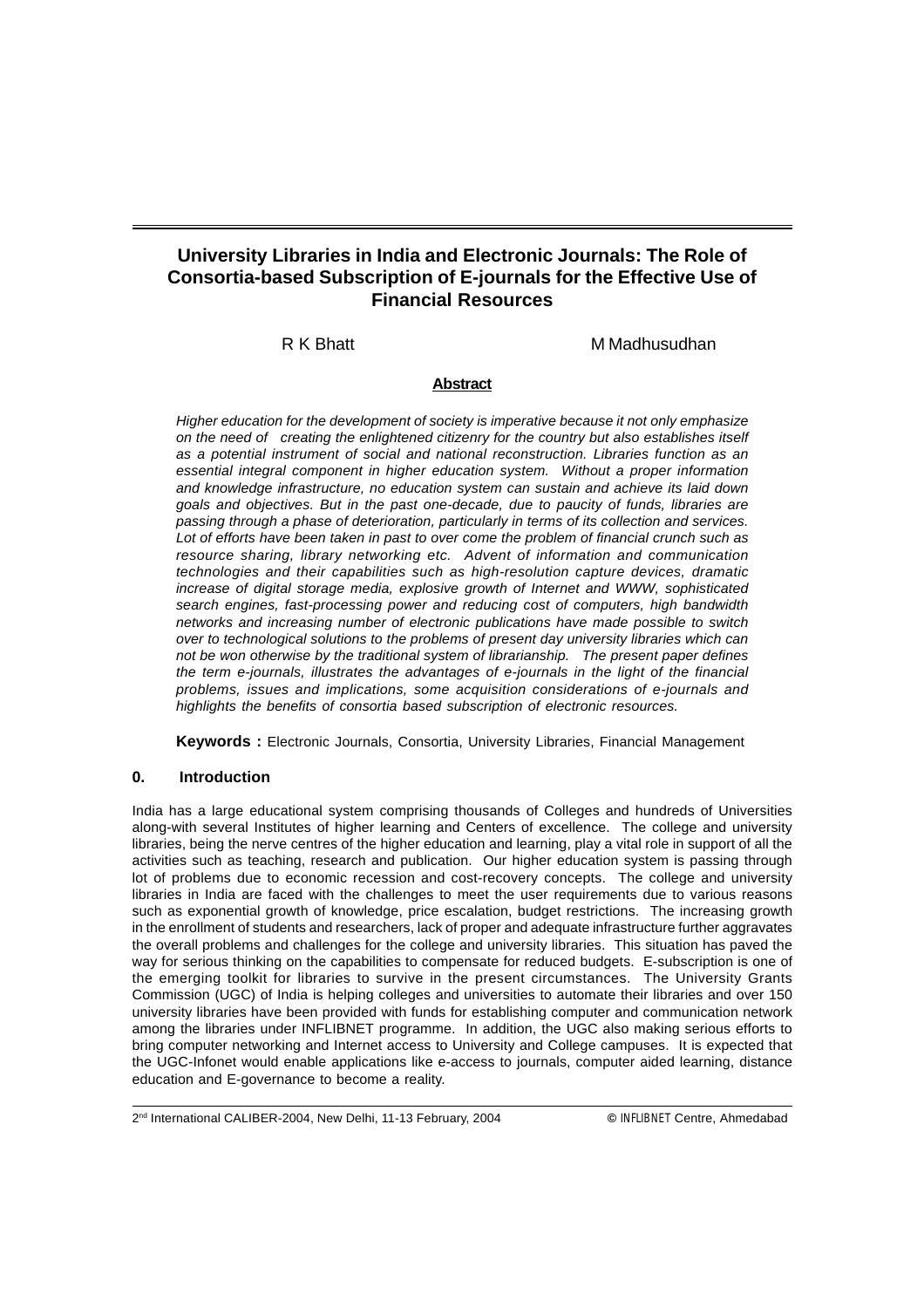## **1. What is an e-journal ?**

Electronic journal may be defined broadly as any journal, magazine, e-zine, webzine, newsletter or type of electronic serial publication which is available over the Internet and can be accessed using different technologies such as World Wide Web (WWW), Gopher, ftp, telnet, e-mail or listserv. The University of Glasgow [1] defines the term 'Electronic journal' as "Any journal that is available over the Internet can be called an 'electronic journal'. In some cases, print equivalents exist; in some cases, not. Some electronic journals are freely available; other has charging mechanisms of different types. Established publishers issue some; others are produced from an individual academic's office. As with print journals, the quality and relevance of e-journals can vary considerably". In simple words it is said that the electronic journals are the one where the text is read on, and /or printed from, the end-user's computer rather than as print-on-paper. In the online journal, the data is downloaded directly from the host computer rather than via an intermediate medium such as CD-ROM. Due to several advantages, number of electronic journals have grown in dramatic proportion from less than 10 in 1989 to more than 8,500 in April 2000. [2]. The 37th edition of the Ulrich's International Periodical Directory (1999) reports that of total 1,57,000 serials listed in the Directory, 10,332 are available exclusively online or in addition to its paper counterpart.

#### **2. Advantages of e-journals**

Following are the worth mention advantages of the e-journals.

- 1. Speed of access to the latest information
- 2. Ability to implement multimedia elements
- 3. Quick searching
- 4. Linking from and to other resources
- 5. Security
- 6. Single user or location restrictions do not apply
- 7. Downloading an article to a personal computer for later use or printing is easier than photocopying or scanning.

Liew et al [3] opined that the main advantage of e-journals over their print counterparts is that they are interactive, or at least offer an element of interactivity.

### **3. Consortia-based subscription to e-journals**

"Library consortium" is well known in foreign library practices. Participation in a consortium has many advantages:

- 1. the pooling of expertise in the resolving of complicated tasks. For example, in the implementation of modern network applications;
- 2. the saving of precious personnel by the centralization of some of the common activities;
- 3. the realisation of financial savings through joint acquisitions and the dissemination of document databases, as well as in administrative and managerial work; and
- 4. a stronger position vis-à-vis vendors, whether in price negotiations or in other business dealings.

"Shared subscription" or "Consortia-based subscription" to electronic resources is a part of "Library Consortium" and it can be a viable solution in order to increase the access to electronic resources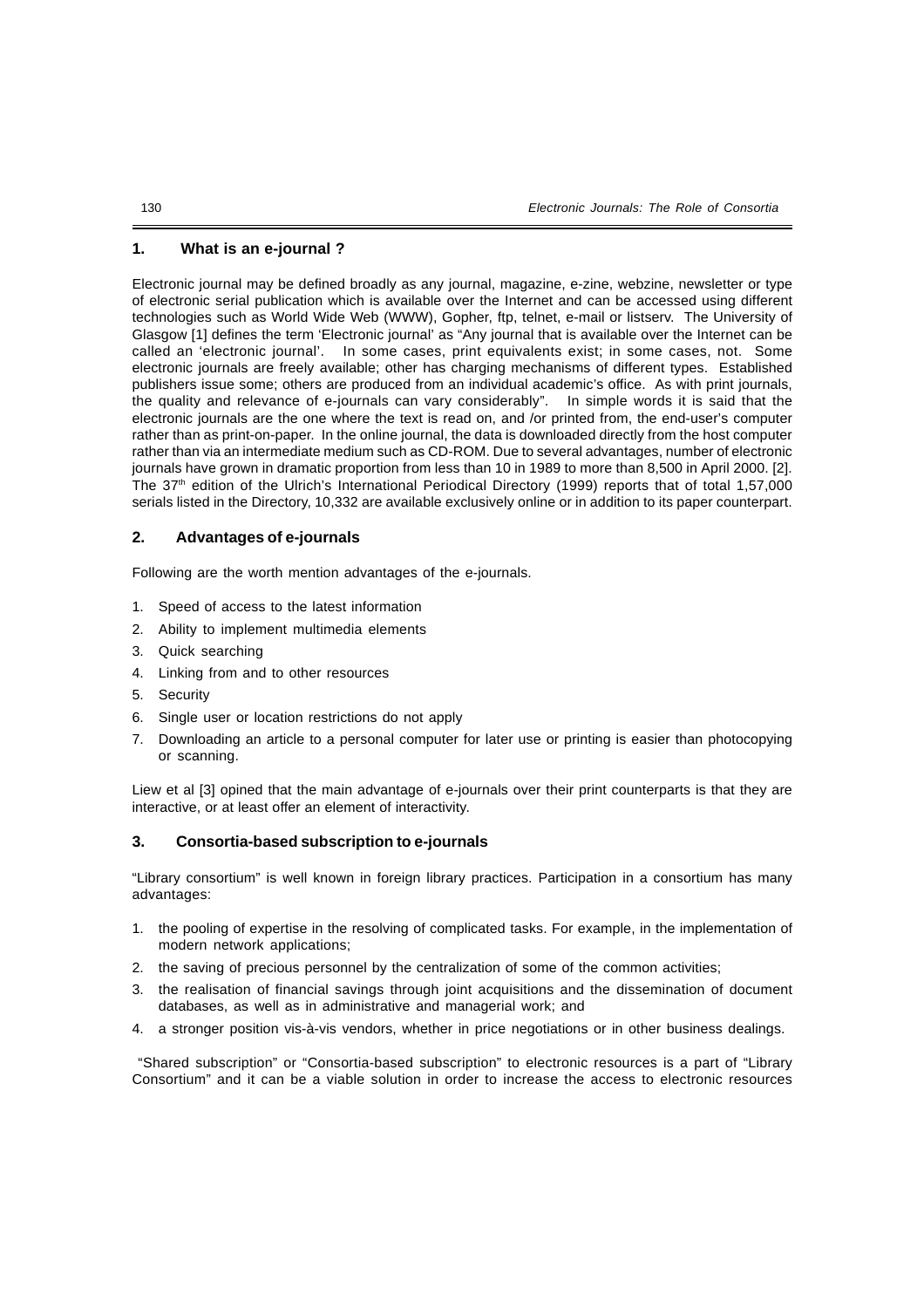across institutions at a lower cost. The libraries all over the world are forming consortia of all types and at all levels with an objective to take advantage of global network to promote better, faster and more costeffective ways of providing electronic information resources to the information seekers. Consortia provide union strength to negotiate with electronic publishers for the best possible price and rights. Most publishers already have well-defined policies and offers for libraries subscribing as consortia. The collective strength of consortia members facilitates the libraries to get the benefit of wider access to electronic resources at affordable cost and at the best terms and conditions. The consortia licensing is widely used in the world over by the libraries and it is through slowly but gradually picking up in India. Initiatives in this direction by IITs, CSIR libraries, and now efforts by university and college libraries under INFLIBNET programme are most cited references.

It is now a known and established fact that the task of libraries and information centres in order to procure, organize and disseminate vast amount of information is becoming more and more difficult as they have to operate within the budgetary constraints. Also, the technology has changed expectations of researchers, their patience and their willingness to accept services that are available on demand. In other words, economic necessity created by the factors such as devaluation of rupee, price hike of journals, hike in conversion rates of foreign currency, decreasing library budgets etc. and information explosion has forced present day librarianship in India to find out the viable solution to these problems. It is in this context, the shared subscription or consortia-based subscription to electronic resources through consortia of libraries is a feasible strategy to increase the access to electronic resources across institutions at a lower cost. Thus, it can be successfully deployed to meet the pressures such as diminishing budget, increased user's demand and rising cost of journals.

The electronic resources are basically divided into two types: (i) Full text electronic resources, (ii) Electronic resources available through on-line databases. For the purpose of shared subscription of electronic journals following journals can be marked as the natural choice as they are most widely used and demand e-journals in the filed of science and technology.

- 1. IEEE Journals
- 2. Elsevier's Science Direct
- 3. Springer Verlag's Link
- 4. Applied Science and Technology Plus etc.

Whereas, under the category of On-line databases, library consortia may go for selecting and subscribing:

- 1. Compendex Plus
- 2. INSPEC
- 3. MathSciNet
- 4. Web of Science etc.

As have been earlier stated, that in India the concept of consortia-based subscription is very slow and a few efforts have been initiated in this direction. One of the worth mentioning efforts in this direction is taken by the IITs. In fact, the proposal for consortia-based subscription to electronic resources was first discussed at length at the "National Seminar on Knowledge Networking in Engineering & Technology Education and Research" held at the IIT Delhi between 1<sup>st</sup> to 2<sup>nd</sup> December, 2000. During this Seminar, one of the work groups of the seminar floated the idea of consortia-based subscription to electronic resources. A draft proposal was made and circulated among all IITs, IISc and RECs. On the basis of the feedback received from them, a revised draft proposal was sent to Ministry of Human Resource and Development (MHRD). The MHRD then appointed a" Committee of Experts on Consortia-based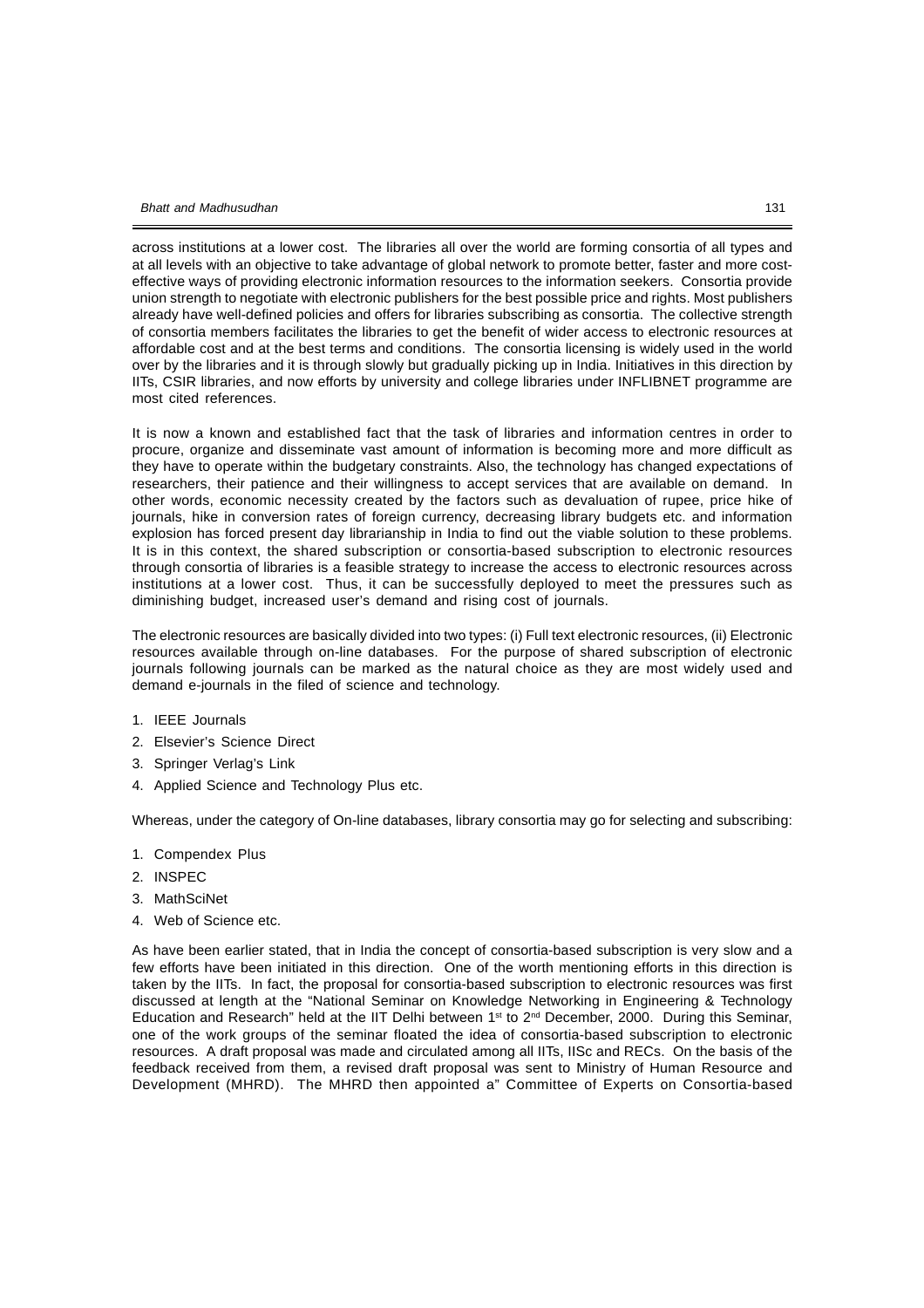Subscription to Electronic Resources for Technical Education System in India" which submitted its final report to the MHRD which was accepted and approved for implementation. Thus, a `Library Consortium" for the purpose of consortia-based subscription of electronic resources came into existence.

While discussing the role of consortia-based subscription of electronic resources, the" Committee of Expert on Consortia-based Subscription to Electronic Resources for Technical Education System in India" listed the following benefits: [6]

- 1. Consortia-based subscription to electronic resources would provide access to wider number of electronic resources at substantially lower cost.
- 2. The consortia, with its collective strength of participating institutions, have attracted lower rates of subscription with most favorable terms of agreement. Most e-publishers responded positively to the call of MHRD consortia. The rates offered to the consortia are lower by 50% to 90% depending upon the category of institutions. It may be noted that full-text resources and databases proposed for subscription various categories in the consortia would have cost Rs. 164 crores as per their list price, while through the consortia, the total cost comes to Rs. 18.60 crores for all institutions being considered under the consortia, a total overall saving of Rs. 145.6 crores.
- 3. The research productivity of all institutions is expected to improve with increased access to international databases and full-text resources.
- 4. The consortia is expected to trigger remarkable increase in sharing of both print and electronic resources amongst participating library through J-GATE Custom Contents for consortia (JCCC) proposed for subscription by the committee.
- 5. The consortia is proposed to be an open-ended venture where other institutions can join and get the benefit of not only the lower subscription rates but also the favorable terms and conditions.
- 6. Consortia members will also have the benefit of cap on the annual increase in the rates of subscription. While the usual increase in price of e-resources vary from 15 to 20%, the consortia would enjoy the cap on increase in price ranging from 6.5% to 9%.
- 7. The consortia have been offered better terms of agreement for use, archival access and preservation of subscribed electronic resources, which would not have been possible for any single institutions.
- 8. Since the subscribed resources would be accessible online in electronic format, the beneficiary institutions would have less pressure on space requirement for storing and managing print-based library resources. Moreover, all problems associated with print media such as their wear and tear, location, shelving, binding, organizing, etc. would not be an issue for electronic resources.

Similarly, the Council of Scientific and Industrial Research (CSIR) also initiated such like efforts for the libraries of its several laboratories. The UGC-Infonet is also working in this direction. Several meetings on e-journals subscriptions during April-September, 2003 under UGC-Infonet-Consortium took place. For example, a meeting was held with the Chairman, UGC on April 30, 2003 to discuss the matter related to Internet connectivity and E-subscriptions to universities as a part of the UGC Infonet programme [7]. Another meeting was help on May, 2003 at Tata Institute of Fundamental Research (TIFR). Professor Ashok Raina, TIFR organized the meeting and discussed about the number of journals and databases to be subscribed under the consortia.[8].

### **4. Conclusion**

Academic libraries in India are facing challenges due to budget cut, reduced staff, devaluation of rupee, steep hike in conversion of foreign currencies, and escalation in cost of publication. Due to the factors mentioned above, academic libraries are finding it difficult to buy required number of books and periodicals, which has resulted into the adverse impact on the research and development programmes. Realising the need for common mechanism for access to scholarly information, UGC set the priority for the academic and research community and initiated through INFLIBNET to explore the possibility of the